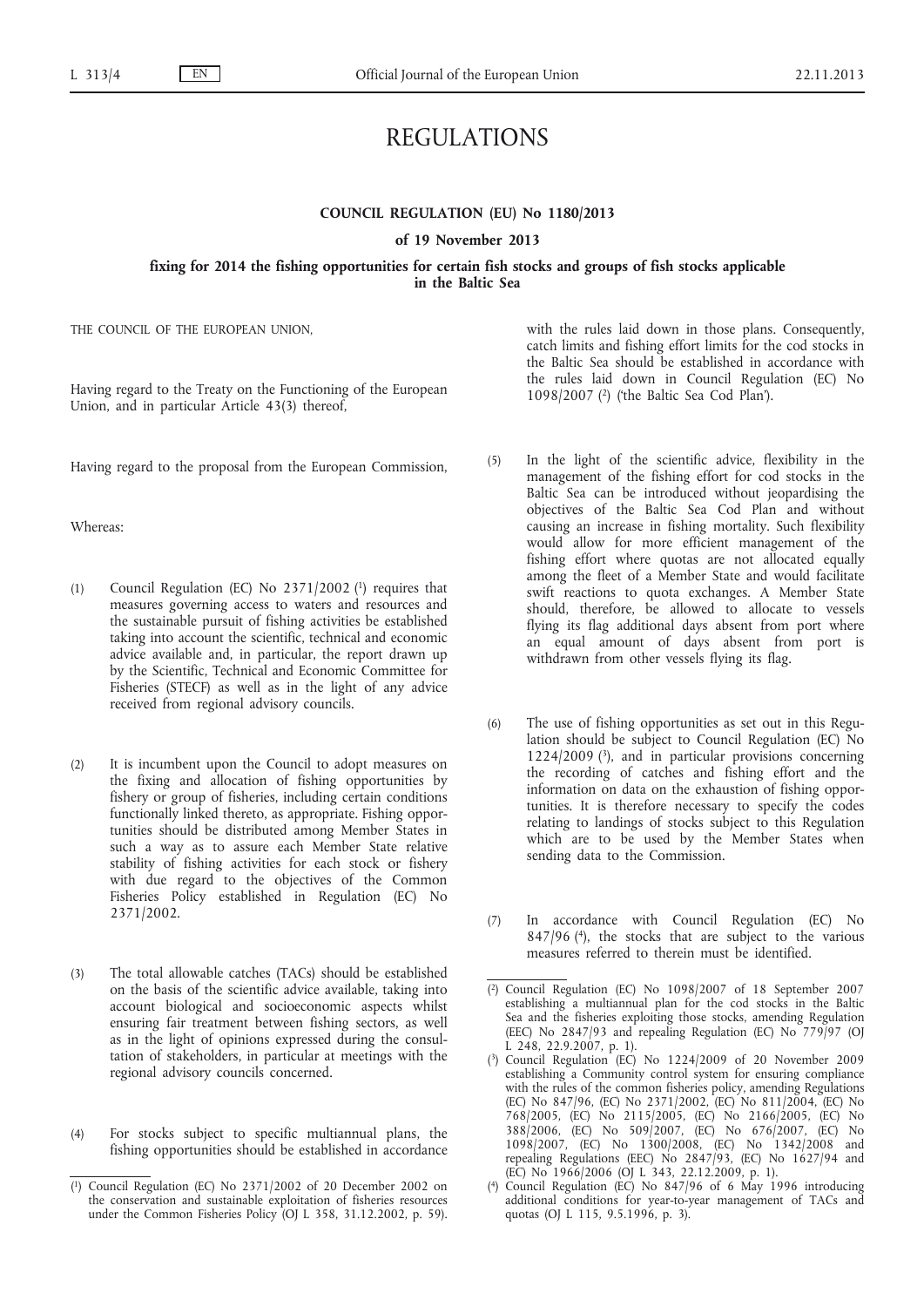(8) In order to avoid interruption of fishing activities and to ensure the livelihood of Union fishermen, it is important to open the fisheries covered by this Regulation as from 1 January 2014. For reasons of urgency, this Regulation should enter into force immediately after its publication,

HAS ADOPTED THIS REGULATION:

#### CHAPTER I

#### **GENERAL PROVISIONS**

#### *Article 1*

### **Subject matter**

This Regulation fixes the fishing opportunities for certain fish stocks and groups of fish stocks in the Baltic Sea for 2014.

### *Article 2*

#### **Scope**

This Regulation applies to Union vessels operating in the Baltic Sea.

#### *Article 3*

#### **Definitions**

For the purposes of this Regulation the following definitions apply:

- (a) 'International Council for the Exploration of the Sea (ICES) zones' means the geographical areas specified in Annex I to Council Regulation (EC) No  $2187/2005$  (1);
- (b) 'Baltic Sea' means ICES Subdivisions 22-32;
- (c) 'Union vessel' means a fishing vessel flying the flag of a Member State and registered in the Union;
- (d) 'total allowable catch' (TAC) means the quantity that can be taken from each stock each year;
- (e) 'quota' means a proportion of the TAC allocated to the Union, a Member State or a third country;
- (f) 'day absent from port' means any continuous period of 24 hours or part thereof during which a vessel is not present in a port.

#### CHAPTER II

### **FISHING OPPORTUNITIES**

### *Article 4*

### **TACs and allocations**

The TACs, the quotas and the conditions functionally linked thereto, where appropriate, are set out in Annex I.

#### *Article 5*

### **Special provisions on allocations**

1. The allocation of fishing opportunities among Member States, as set out in this Regulation, shall be without prejudice to:

- (a) exchanges made pursuant to Article 20(5) of Regulation (EC) No 2371/2002;
- (b) reallocations made pursuant to Article 37 of Regulation (EC) No 1224/2009;
- (c) additional landings allowed under Article 3 of Regulation (EC) No 847/96;
- (d) quantities withheld in accordance with Article 4 of Regulation (EC) No 847/96;
- (e) deductions made pursuant to Articles 37, 105, 106 and 107 of Regulation (EC) No 1224/2009.

2. Except where otherwise specified in Annex I to this Regulation, Article 3 of Regulation (EC) No 847/96 shall apply to stocks subject to a precautionary TAC and Article 3(2) and (3) and Article 4 of that Regulation shall apply to stocks subject to an analytical TAC.

#### *Article 6*

### **Conditions for landing catches and by-catches**

Fish from stocks for which catch limits are established shall be retained on board or landed only if the catches and by-catches have been taken by vessels of a Member State having a quota and that quota is not exhausted.

### *Article 7*

### **Fishing effort limits**

1. Fishing effort limits are set out in Annex II.

2. The limits referred to in paragraph 1 shall also apply to ICES subdivisions 27 and 28.2, unless the Commission has taken a decision in accordance with Article 29(2) of Regulation (EC) No 1098/2007 to exclude those subdivisions from the restrictions provided for in Article 8(1)(b), Article 8(3), (4) and (5) and Article 13 of that Regulation.

The limits referred to in paragraph 1 shall not apply to ICES subdivision 28.1, unless the Commission has taken a decision in accordance with Article 29(4) of Regulation (EC) No 1098/2007 that the restrictions provided for in Article 8(1)(b)and Article 8(3), (4) and (5) of Regulation (EC) No 1098/2007 shall apply to that subdivision.

<sup>(</sup> 1) Council Regulation (EC) No 2187/2005 of 21 December 2005 for the conservation of fishery resources through technical measures in the Baltic Sea, the Belts and the Sound, amending Regulation (EC) No 1434/98 and repealing Regulation (EC) No 88/98 (OJ L 349, 31.12.2005, p. 1).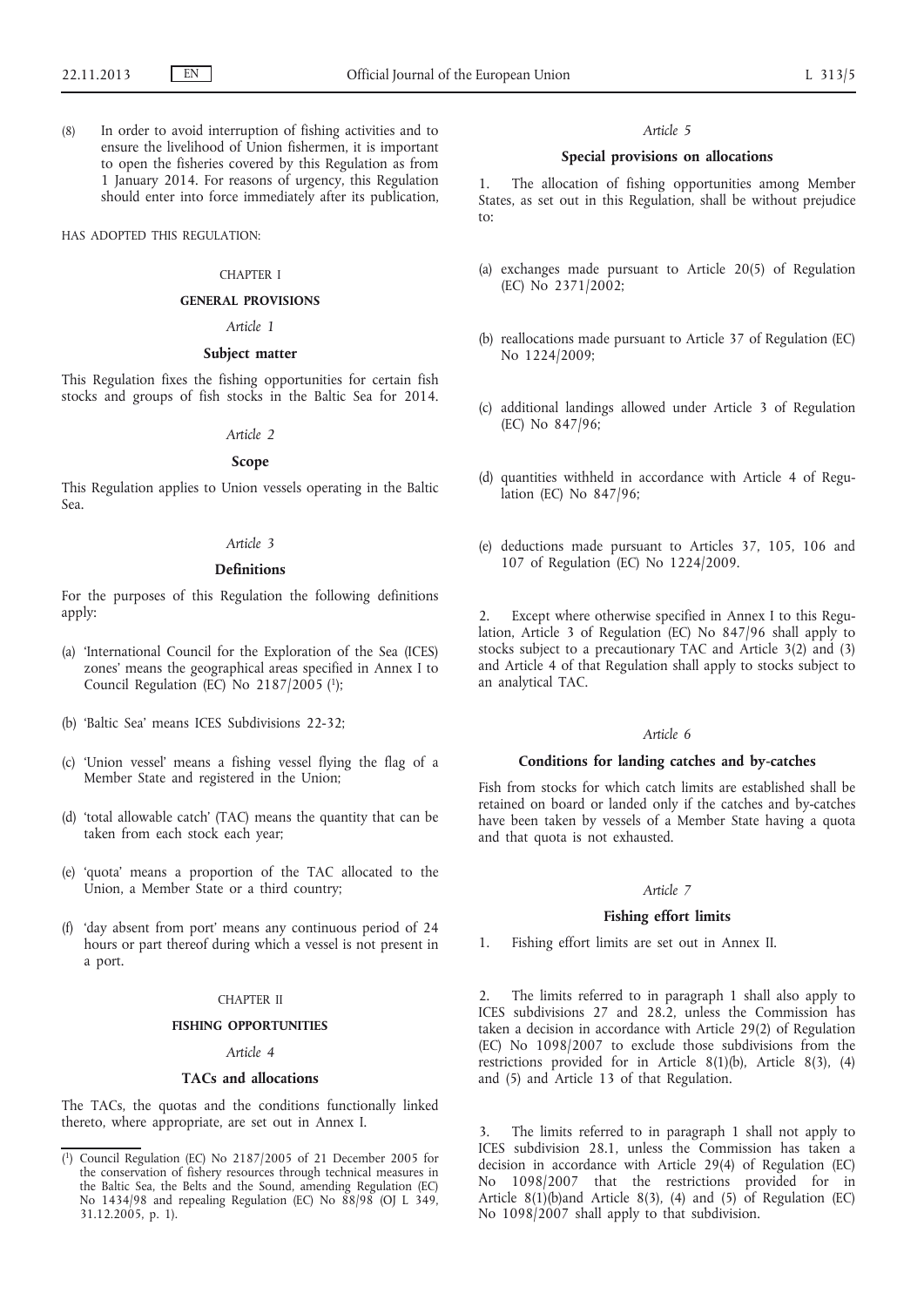### CHAPTER III

#### **FINAL PROVISIONS**

*Article 8*

## **Data transmission**

When Member States send the Commission data relating to landings of quantities of stocks caught, pursuant to Articles 33 and 34 of Regulation (EC) No 1224/2009, they shall use the stock codes set out in Annex I to this Regulation.

### *Article 9*

# **Entry into force**

This Regulation shall enter into force on the day following its publication in the *Official Journal of the European Union*.

It shall apply from 1 January 2014.

This Regulation shall be binding in its entirety and directly applicable in all Member States.

Done at Brussels, 19 November 2013.

*For the Council The President* L. LINKEVIČIUS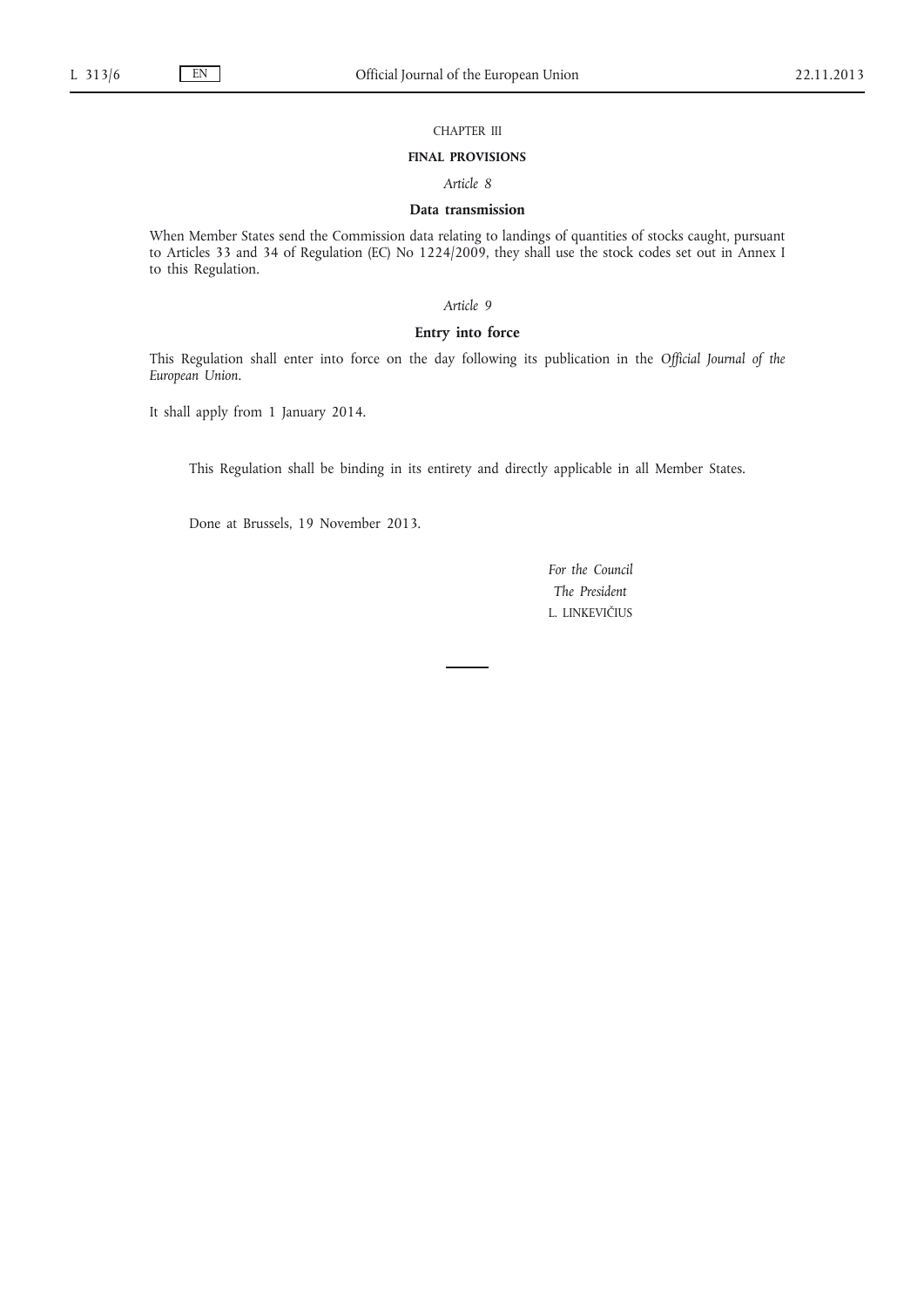# *ANNEX I*

### **TACs APPLICABLE TO UNION VESSELS IN AREAS WHERE TACs EXIST BY SPECIES AND BY AREA**

The following tables set out the TACs and quotas (in tonnes live weight, except where otherwise specified) by stock, and conditions functionally linked thereto, where appropriate.

The references to fishing zones are references to ICES zones, unless otherwise specified.

The fish stocks are referred to following the alphabetical order of the Latin names of the species.

For the purposes of this Regulation, the following comparative table of Latin names and common names is provided:

| Scientific name       | Alpha-3 code | Common name     |
|-----------------------|--------------|-----------------|
| Clupea harengus       | <b>HER</b>   | Herring         |
| Gadus morhua          | <b>COD</b>   | Cod             |
| Pleuronectes platessa | PLE          | Plaice          |
| Salmo salar           | <b>SAL</b>   | Atlantic salmon |
| Sprattus sprattus     | <b>SPR</b>   | Sprat           |

| Species:   | Herring<br>Clupea harengus |         | Zone: | subdivisions 30-31<br>HER/3D30.; HER/3D31. |
|------------|----------------------------|---------|-------|--------------------------------------------|
| Finland    |                            | 112 977 |       |                                            |
| Sweden     |                            | 24 8 23 |       |                                            |
| Union      |                            | 137 800 |       |                                            |
| <b>TAC</b> |                            | 137 800 |       | Analytical TAC                             |

| Species:   | Herring<br>Clupea harengus | Zone: | subdivisions 22-24<br>HER/3B23.; HER/3C22.; HER/3D24.                                                                                      |
|------------|----------------------------|-------|--------------------------------------------------------------------------------------------------------------------------------------------|
| Denmark    | 2 7 6 9                    |       |                                                                                                                                            |
| Germany    | 10 900                     |       |                                                                                                                                            |
| Finland    | 1                          |       |                                                                                                                                            |
| Poland     | 2 5 7 0                    |       |                                                                                                                                            |
| Sweden     | 3 5 1 4                    |       |                                                                                                                                            |
| Union      | 19 7 5 4                   |       |                                                                                                                                            |
| <b>TAC</b> | 19 7 5 4                   |       | Analytical TAC<br>Article 3 of Regulation (EC) No 847/96 shall not<br>apply.<br>Article 4 of Regulation (EC) No 847/96 shall not<br>apply. |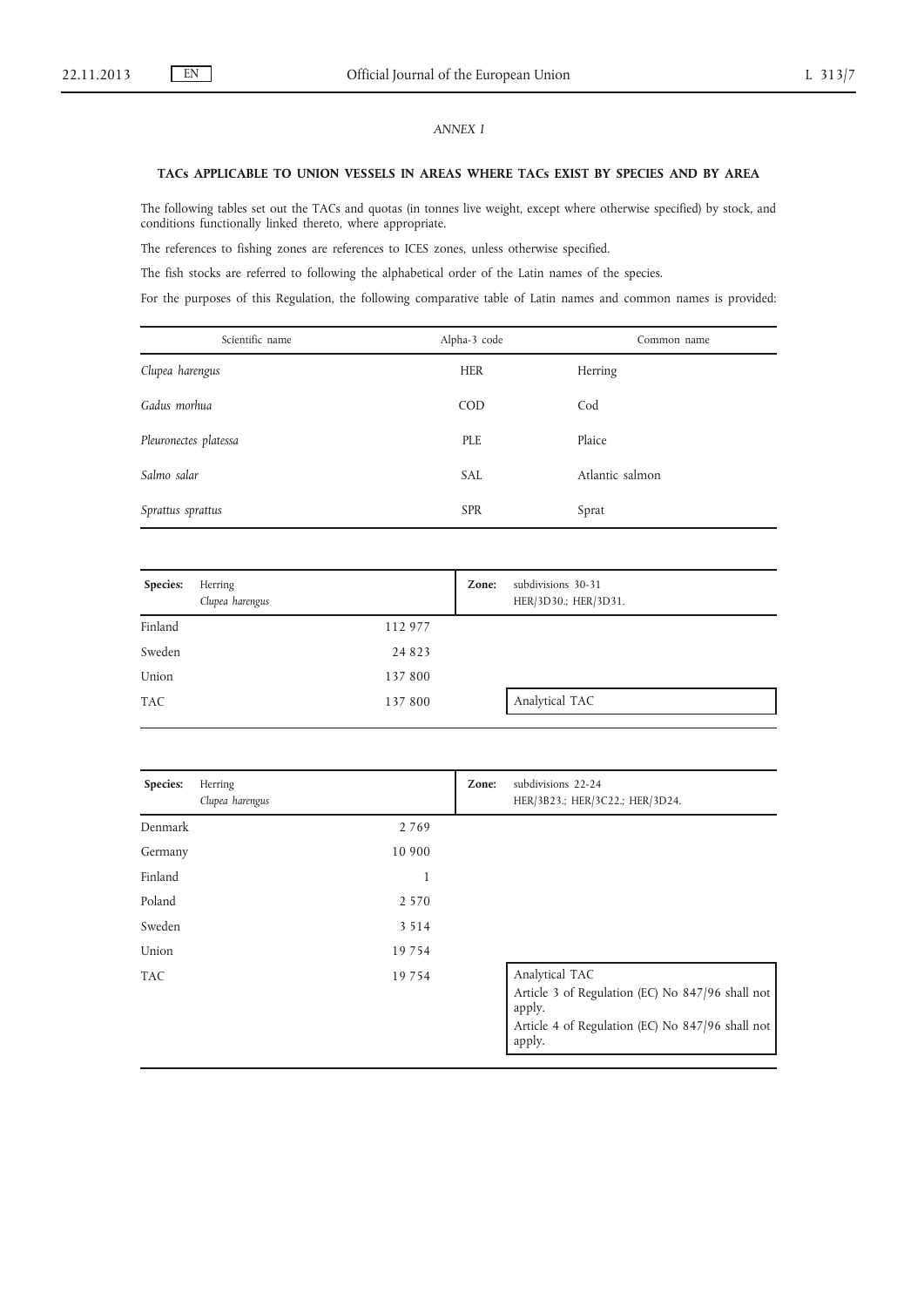| Species:   | Herring<br>Clupea harengus | Zone: | Union waters of subdivisions 25-27, 28.2, 29 and 32<br>HER/3D25.; HER/3D26.; HER/3D27.; HER/3D28.2;<br>HER/3D29.; HER/3D32. |
|------------|----------------------------|-------|-----------------------------------------------------------------------------------------------------------------------------|
| Denmark    | 2 4 8 0                    |       |                                                                                                                             |
| Germany    | 658                        |       |                                                                                                                             |
| Estonia    | 12 664                     |       |                                                                                                                             |
| Finland    | 24 7 21                    |       |                                                                                                                             |
| Latvia     | 3 1 2 5                    |       |                                                                                                                             |
| Lithuania  | 3 2 9 1                    |       |                                                                                                                             |
| Poland     | 28 0 8 5                   |       |                                                                                                                             |
| Sweden     | 37 701                     |       |                                                                                                                             |
| Union      | 112725                     |       |                                                                                                                             |
| <b>TAC</b> | Not relevant               |       | Analytical TAC                                                                                                              |

| Species: | Herring<br>Clupea harengus |          | Zone: | subdivision 28.1<br>HER/03D.RG |  |
|----------|----------------------------|----------|-------|--------------------------------|--|
| Estonia  |                            | 14 18 6  |       |                                |  |
| Latvia   |                            | 16 5 3 4 |       |                                |  |
| Union    |                            | 30 7 20  |       |                                |  |
| TAC      |                            | 30 7 20  |       | Analytical TAC                 |  |

| Species:   | Cod<br>Gadus morhua | Zone: | Union waters of subdivisions 25-32<br>COD/3D25.; COD/3D26.; COD/3D27.; COD/3D28.;<br>COD/3D29.; COD/3D30.; COD/3D31.; COD/3D32. |
|------------|---------------------|-------|---------------------------------------------------------------------------------------------------------------------------------|
| Denmark    | 15 147              |       |                                                                                                                                 |
| Germany    | 6 0 2 5             |       |                                                                                                                                 |
| Estonia    | 1 4 7 6             |       |                                                                                                                                 |
| Finland    | 1 1 5 9             |       |                                                                                                                                 |
| Latvia     | 5 6 3 2             |       |                                                                                                                                 |
| Lithuania  | 3 7 1 0             |       |                                                                                                                                 |
| Poland     | 17 440              |       |                                                                                                                                 |
| Sweden     | 15 3 45             |       |                                                                                                                                 |
| Union      | 65 934              |       |                                                                                                                                 |
| <b>TAC</b> | Not relevant        |       | Analytical TAC                                                                                                                  |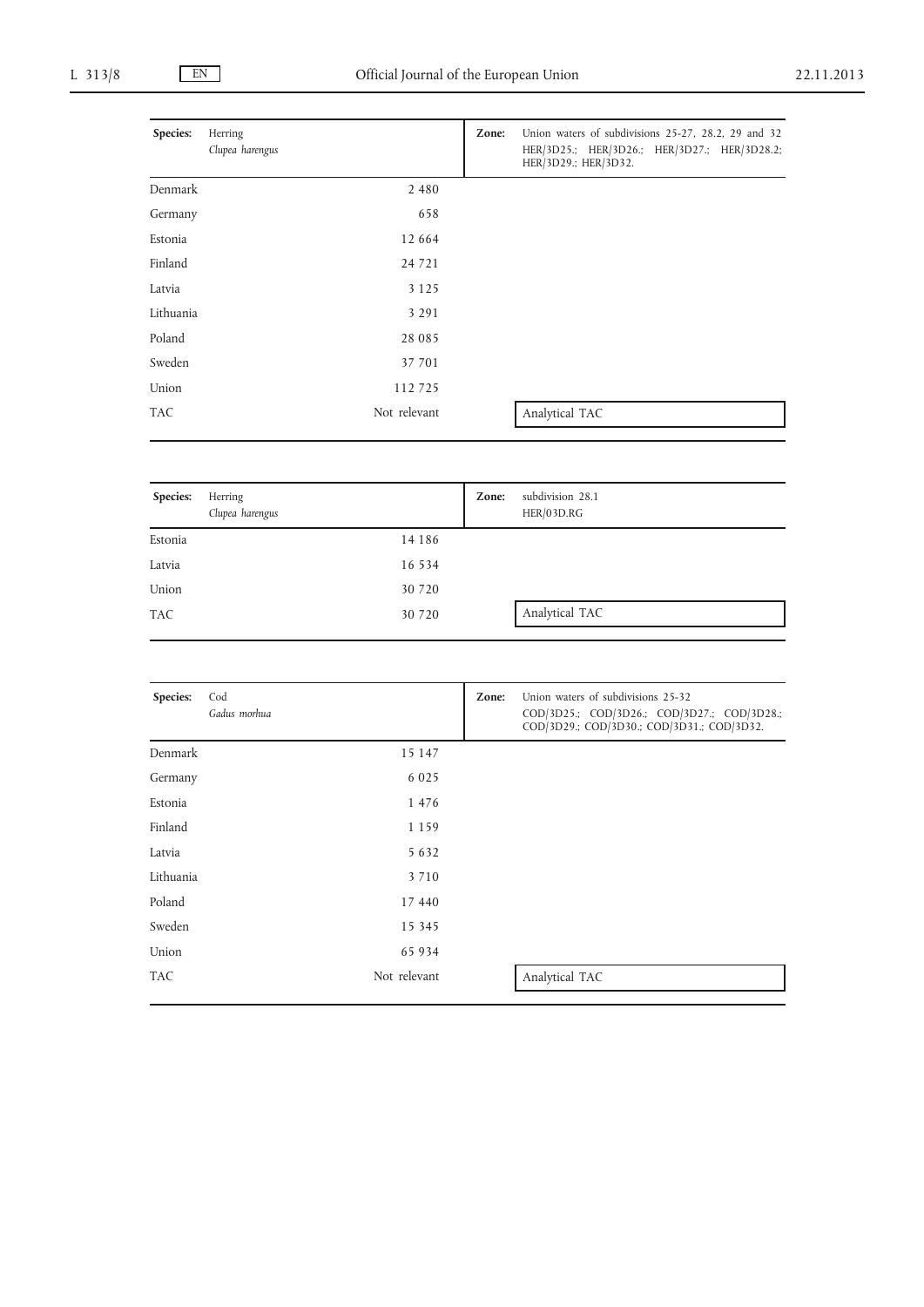| Species:   | Cod<br>Gadus morhua | Zone: | subdivisions 22-24<br>COD/3B23.; COD/3C22.; COD/3D24.      |
|------------|---------------------|-------|------------------------------------------------------------|
| Denmark    | 7 4 3 6             |       |                                                            |
| Germany    | 3636                |       |                                                            |
| Estonia    | 165                 |       |                                                            |
| Finland    | 146                 |       |                                                            |
| Latvia     | 615                 |       |                                                            |
| Lithuania  | 399                 |       |                                                            |
| Poland     | 1990                |       |                                                            |
| Sweden     | 2650                |       |                                                            |
| Union      | 17037               |       |                                                            |
| <b>TAC</b> | 17037               |       | Analytical TAC                                             |
|            |                     |       | Article 3 of Regulation (EC) No 847/96 shall not<br>apply. |
|            |                     |       | Article 4 of Regulation (EC) No 847/96 shall not<br>apply. |

| Species:   | Plaice<br>Pleuronectes platessa | Zone: | Union waters of subdivisions 22-32<br>PLE/3B23.; PLE/3C22.; PLE/3D24.;<br>PLE/3D25.;<br>PLE/3D26.; PLE/3D27.; PLE/3D28.;<br>PLE/3D29.;<br>PLE/3D30.; PLE/3D31.; PLE/3D32. |
|------------|---------------------------------|-------|---------------------------------------------------------------------------------------------------------------------------------------------------------------------------|
| Denmark    | 2 4 4 3                         |       |                                                                                                                                                                           |
| Germany    | 271                             |       |                                                                                                                                                                           |
| Poland     | 511                             |       |                                                                                                                                                                           |
| Sweden     | 184                             |       |                                                                                                                                                                           |
| Union      | 3 4 0 9                         |       |                                                                                                                                                                           |
| <b>TAC</b> | 3 4 0 9                         |       | Precautionary TAC                                                                                                                                                         |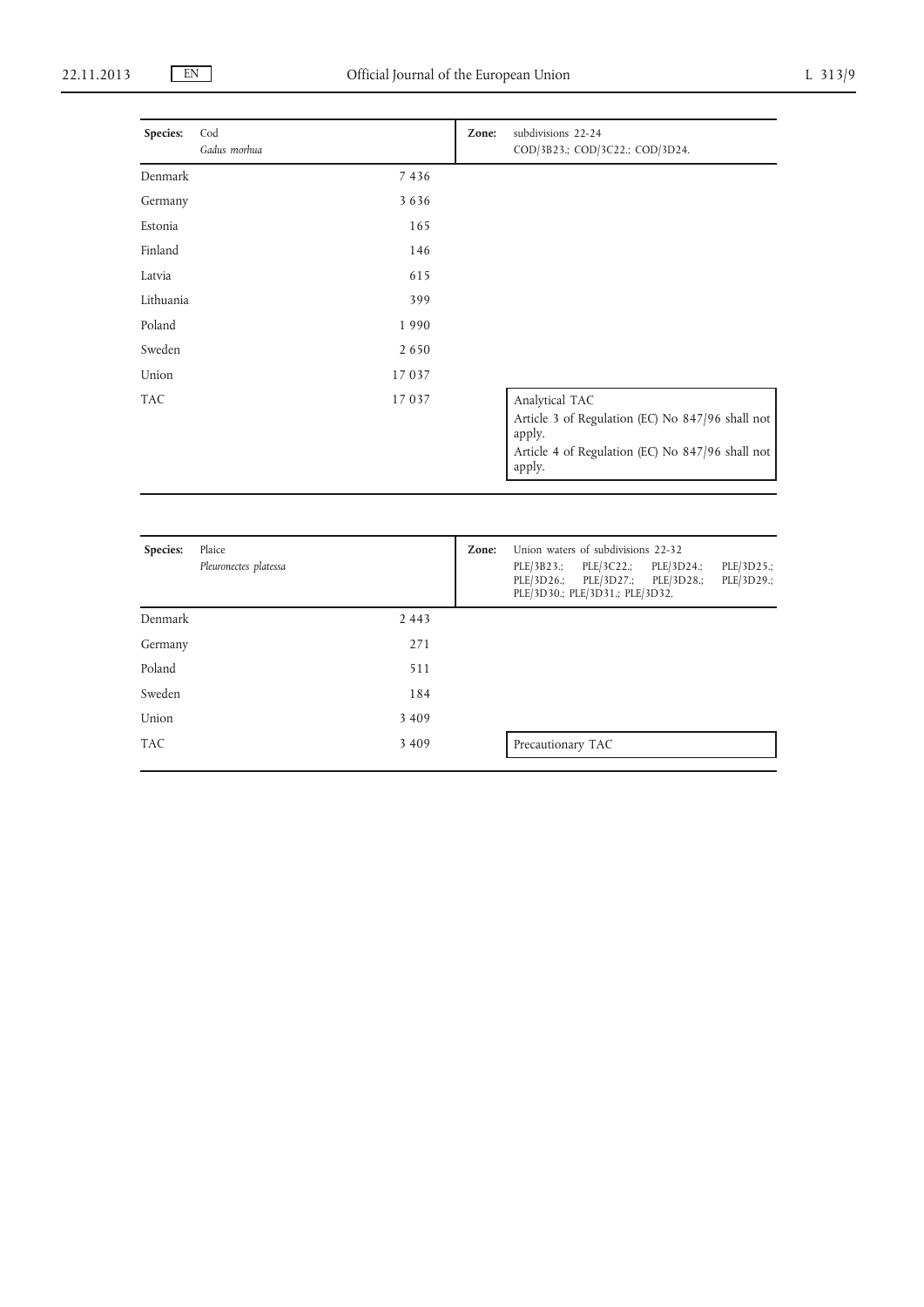| Species:   | Atlantic salmon<br>Salmo salar |                            | Zone: | Union waters of subdivisions 22-31<br>$SAL/3B23$ .;<br>$SAL/3C22$ .;<br>$SAL/3D24$ .;<br>$SAL/3D25$ .;<br>$SAL/3D26$ .;<br>$SAL/3D27$ .;<br>$SAL/3D28$ .;<br>SAL/3D29.;<br>SAL/3D30.; SAL/3D31. |
|------------|--------------------------------|----------------------------|-------|-------------------------------------------------------------------------------------------------------------------------------------------------------------------------------------------------|
| Denmark    |                                | 22 087 $(1)$               |       |                                                                                                                                                                                                 |
| Germany    |                                | $2457$ (1)                 |       |                                                                                                                                                                                                 |
| Estonia    |                                | 2,245(1)                   |       |                                                                                                                                                                                                 |
| Finland    |                                | $27541$ ( <sup>1</sup> )   |       |                                                                                                                                                                                                 |
| Latvia     |                                | 14 049 $(1)$               |       |                                                                                                                                                                                                 |
| Lithuania  |                                | $1\;651\;$ <sup>(1</sup> ) |       |                                                                                                                                                                                                 |
| Poland     |                                | 6 700 $(1)$                |       |                                                                                                                                                                                                 |
| Sweden     |                                | $29857$ (1)                |       |                                                                                                                                                                                                 |
| Union      |                                | $106587$ <sup>(1)</sup>    |       |                                                                                                                                                                                                 |
| <b>TAC</b> |                                | Not relevant               |       | Analytical TAC<br>Article 3 of Regulation (EC) No 847/96 shall not<br>apply.<br>Article 4 of Regulation (EC) No 847/96 shall not<br>apply.                                                      |

( 1) Expressed by number of individual fish.

 $\mathcal{L}=\mathcal{L}$ 

 $\frac{1}{2}$ 

| Species:   | Atlantic salmon<br>Salmo salar | Zone: | Union waters of subdivision 32<br>SAL/3D32. |
|------------|--------------------------------|-------|---------------------------------------------|
| Estonia    | $1\,344\,(1)$                  |       |                                             |
| Finland    | 11 762 $(1)$                   |       |                                             |
| Union      | 13 106 $(1)$                   |       |                                             |
| <b>TAC</b> | Not relevant                   |       | Precautionary TAC                           |
|            |                                |       |                                             |

( 1) Expressed by number of individual fish.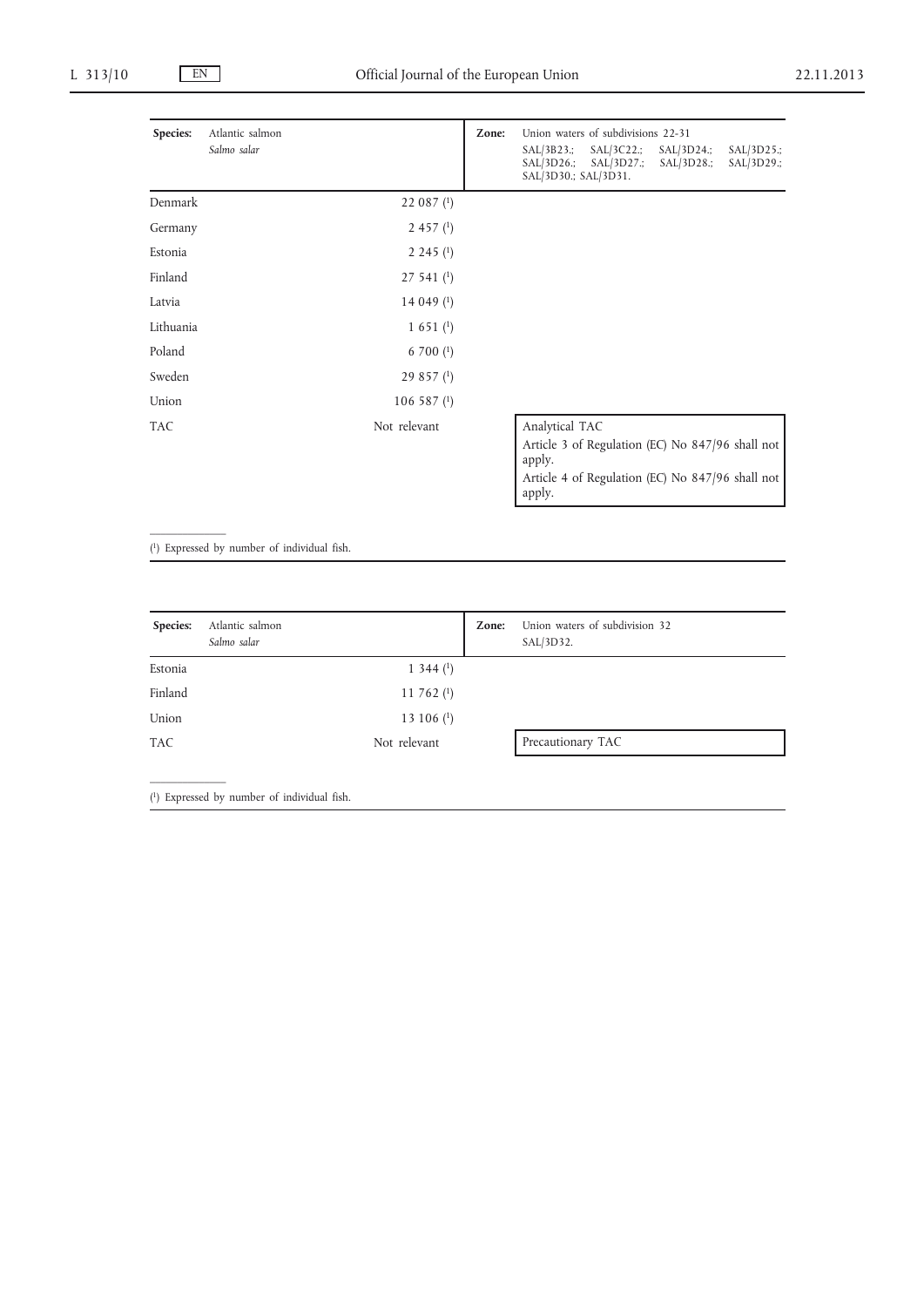$\mathcal{L}=\mathcal{L}$ 

| Species:   | Sprat<br>Sprattus sprattus | Zone:        | $SPR/3B23$ .;<br>SPR/3D26.; | Union waters of subdivisions 22-32<br>$SPR/3C22$ .;<br>SPR/3D27.;<br>SPR/3D30.; SPR/3D31.; SPR/3D32. | $SPR/3D24$ .;<br>SPR/3D28.; | $SPR/3D25$ .;<br>$SPR/3D29$ .; |
|------------|----------------------------|--------------|-----------------------------|------------------------------------------------------------------------------------------------------|-----------------------------|--------------------------------|
| Denmark    |                            | 23 672 $(1)$ |                             |                                                                                                      |                             |                                |
| Germany    |                            | 14 997 $(1)$ |                             |                                                                                                      |                             |                                |
| Estonia    |                            | $27489$ (1)  |                             |                                                                                                      |                             |                                |
| Finland    |                            | 12 392 $(1)$ |                             |                                                                                                      |                             |                                |
| Latvia     |                            | 33 200 (1)   |                             |                                                                                                      |                             |                                |
| Lithuania  |                            | 12 010 $(1)$ |                             |                                                                                                      |                             |                                |
| Poland     |                            | 70 456 $(1)$ |                             |                                                                                                      |                             |                                |
| Sweden     |                            | 45 763 $(1)$ |                             |                                                                                                      |                             |                                |
| Union      |                            | 239 979      |                             |                                                                                                      |                             |                                |
| <b>TAC</b> | Not relevant               |              | Analytical TAC              |                                                                                                      |                             |                                |

( 1) At least 92 % of landings counted against the quota must be of sprat. By-catches of herring are to be counted against the remaining 8 % of the quota (HER/\*3BCDC).